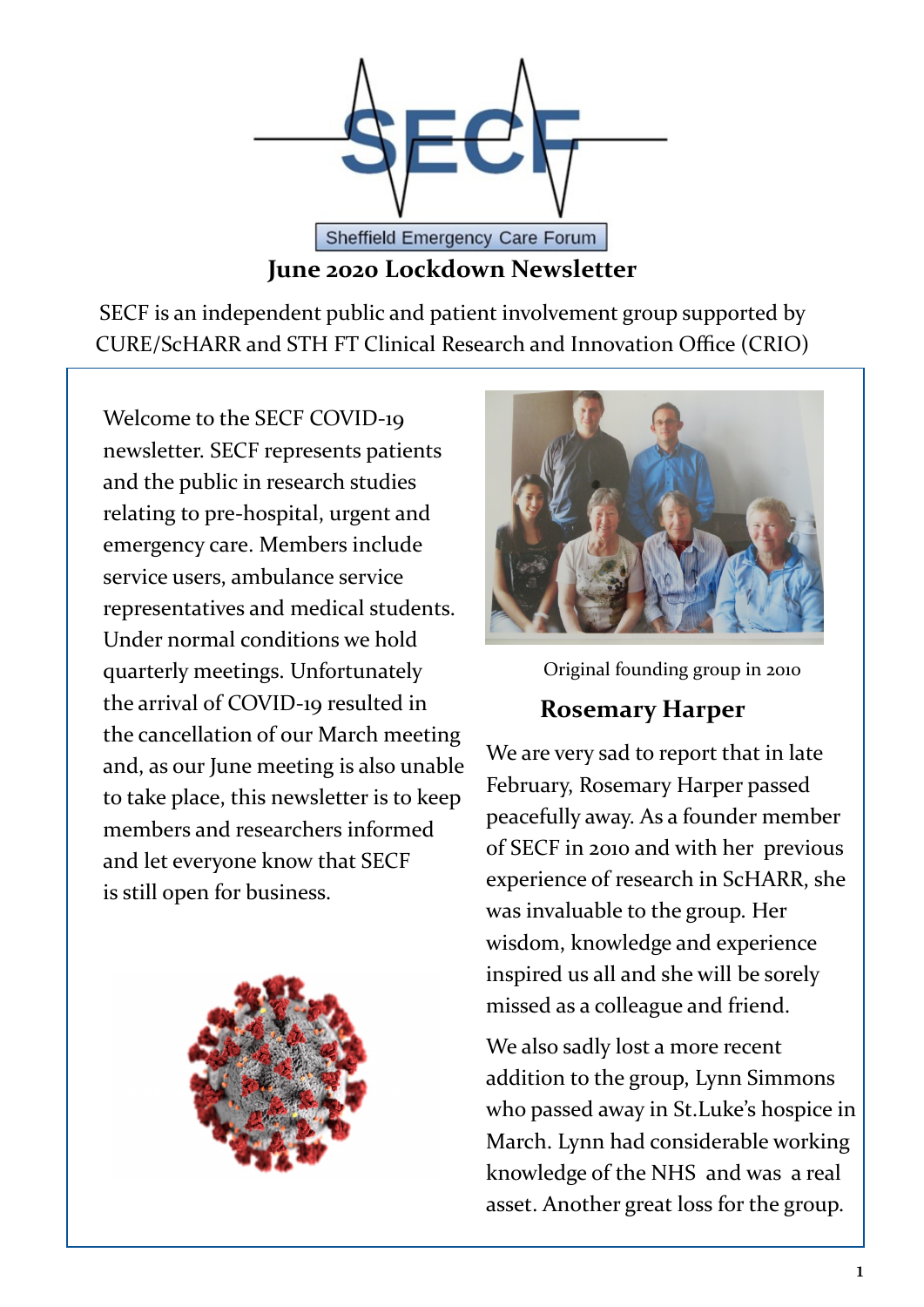

### **The PRIEST study**



#### **(Pandemic Respiratory Infection Emergency System Triage)**

This study was set up to be activated in the event of a pandemic (previously the PAINTED study) and was duly activated on 23 March 2020. The study aims to collect data from people attending hospital with suspected COVID-19 infection and follow them up to 30 days to determine whether they had an adverse outcome. We now have data from over 18,000 patients, with a target of 20,000 and will be analysing our data over the next few months to determine whether people who had an adverse outcome were admitted to hospital and whether the decision to admit or discharge after assessment at the emergency department can be improved by a triage tool.

A triage tool uses a number of simple observations, such as heart rate, oxygen levels or previous illnesses, to predict the risk of an adverse outcome and help clinicians decide whether a patient should be admitted to hospital.

## **The prehospital PRIEST study**

We now have funding for an additional study alongside the PRIEST study that examines the management of people with suspected COVID-19 who call 999 or NHS 111. The Yorkshire Ambulance Service will provide details of calls and responses to 999 and NHS 111. We will

link these calls to NHS Digital information on hospital admissions and deaths to determine how accurately the

999 and 111 responses identified people who needed hospital admission. We will also look at data recorded by paramedics to determine whether a triage tool could improve decision-making.

## **SPQR Study**

## **(Safety for Patients through Quality Review)**

Medical Examiners make a brief assessment of all hospital deaths and some community deaths to ensure the cause of death is recorded correctly. Structured Judgement Review involves a detailed examination of hospital records after a patient has died to determine if there were any problems with care. Our project is assessing how Medical Examiner (ME) assessment might work alongside Structured Judgment Review to identify problems with care. We are currently analysing around 700 deaths that received both ME assessment and Structured Judgment Review to determine how these assessments compare to each other. We have also submitted a paper to BMJ Quality and Safety reporting our findings of interviews with 20 MEs regarding their role.

We have also received funding to undertake interviews with Coroners, a survey of Coroners and examination of Coroner statistics, to determine how the introduction of MEs might affect the referral of cases to Coroners.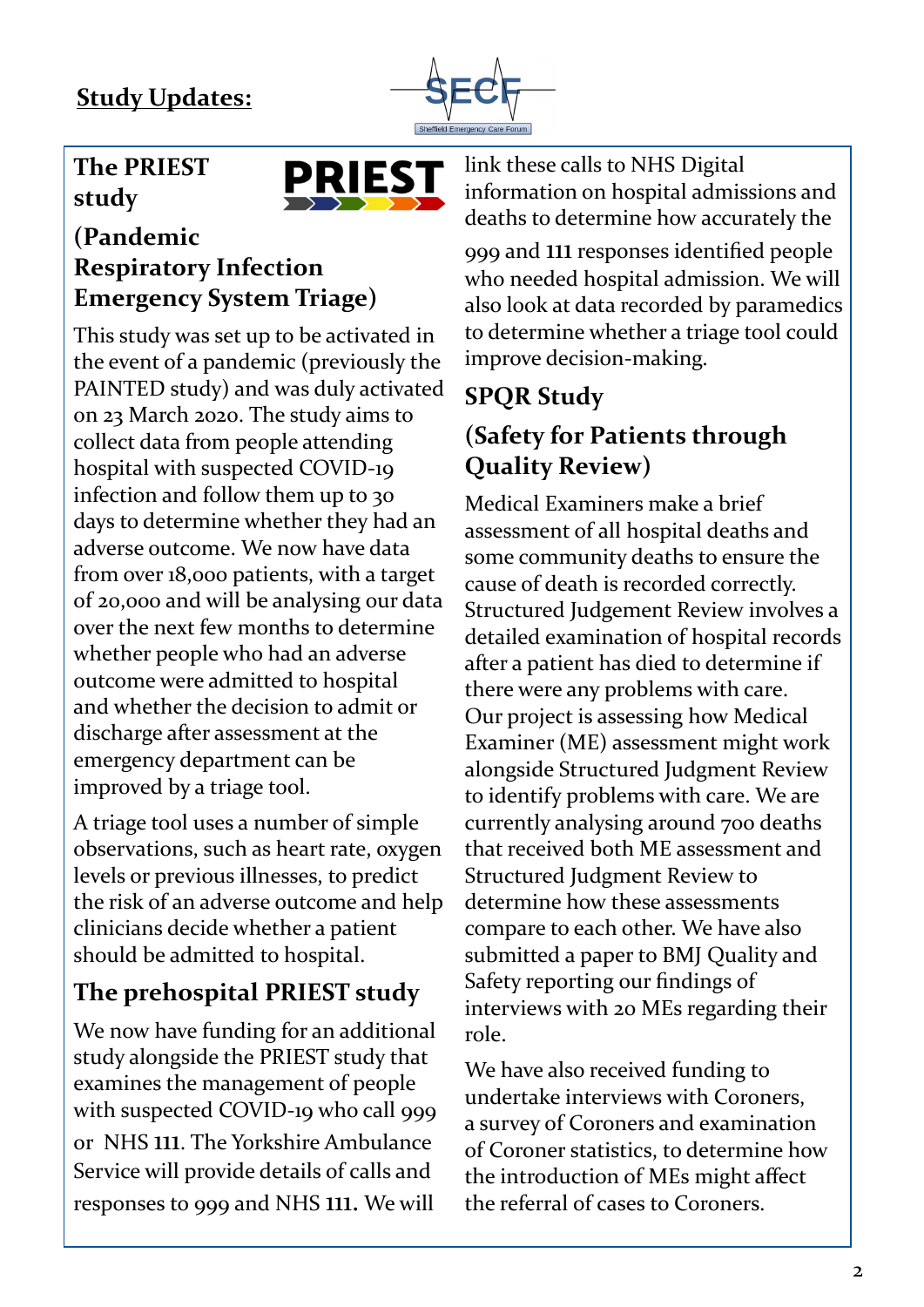

## **The VTEAM study**

# **(Venous Thromboembolism Assessment Model)**

We have completed a systematic review of studies that evaluate tools used to predict the risk of blood clots in people admitted to hospital. We are now undertaking simulation modelling to explore the balance of benefits, harms and costs associated with giving people in hospital drugs to prevent blood clots, according to their risk of developing a blood clot. We expect to complete this by the autumn.

The VTEAM study also involves collecting data from up to four hospitals to determine how accurately hospital administrative data identify people who suffer blood clots during or after hospital admission. This element of the study has been suspended due to the COVID-19 pandemic but should recommence in the autumn.



# The University Sheffield.

Copyright: The University of Sheffield



#### **The PHEWS study**

## **(Pre-Hospital Early Warning Scores for Sepsis)**

This is a study of early warning scores used to alert paramedics to the possibility of sepsis in the patients they are transporting to hospital. It has been suspended during the COVID-19 pandemic and the research team are all now working on the PRIEST study. We expect to recommence the study at the beginning of 2021.

#### **Our thanks to Professor Steve Goodacre for these updates.**  All the above studies are being supported by SECF.

#### **SECF members' other involvements**

An evaluation of the NHS 111 Online service has developed into an assessment of the impact of the use of this service. Data collection and analysis is on-going and virtual meetings are taking place. A report is expected shortly. An SECF member has been involved throughout.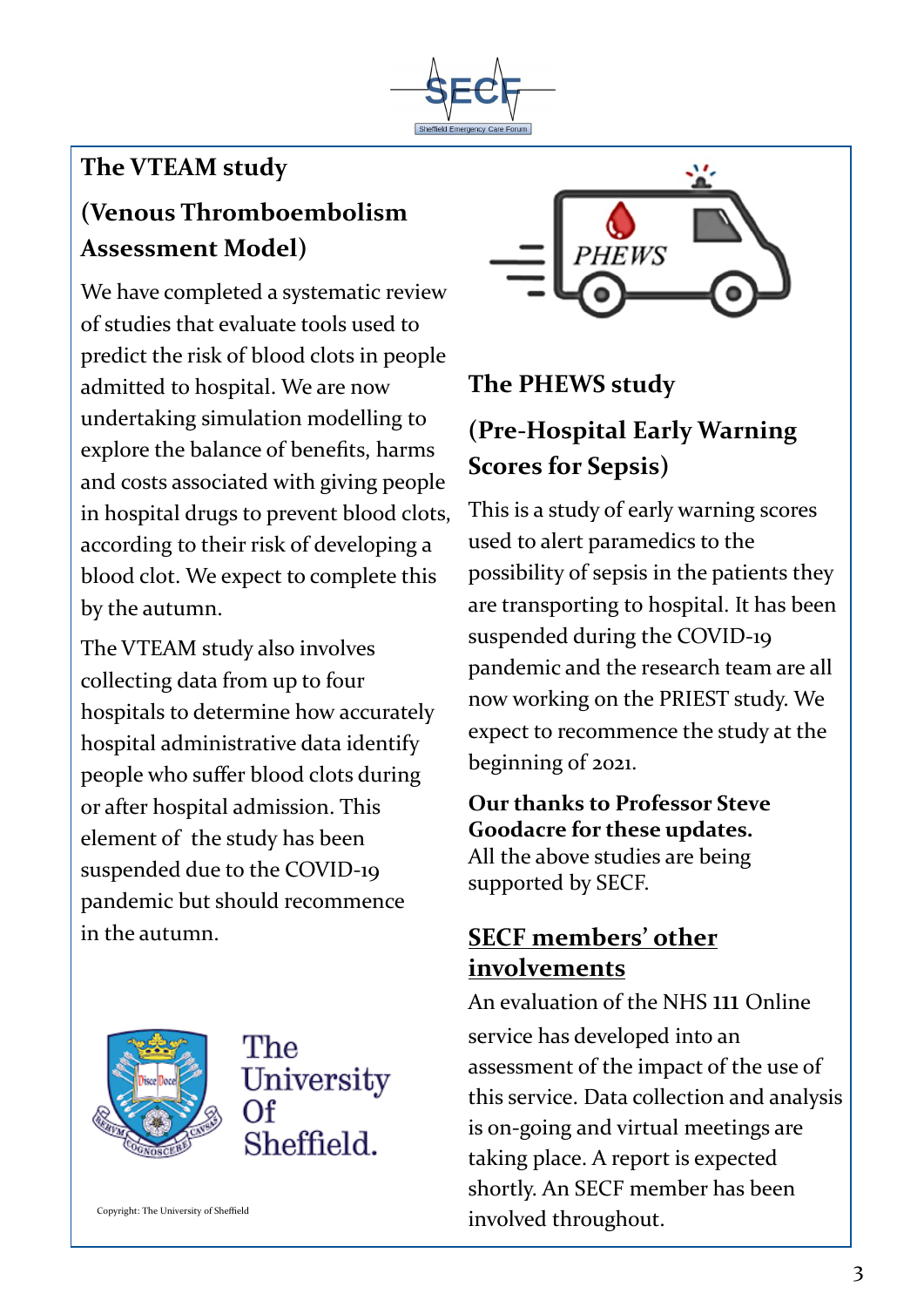

**Exploring the impact of the covid-19 pandemic on the emergency care system: Healthcare seeking behaviour and clinical decision making/ changes in access.**

These two linked studies are led by Dr Emma Knowles and by Prof Suzanne Mason. These projects have just been submitted and will look at how the corona virus pandemic has led to a sudden reduction in people attending EDs, being transported to ED and being admitted into hospital. They will link ambulance service, 999, NHS 111, ED and hospital data to understand why patients and clinicians are behaving differently and how services are being used. It will seek to understand the possible consequences of these changes and explore long term changes in behaviour. The project will conduct a telephone survey of 8,000 people and compare this to similar data collected in 2010. A member of SECF is coapplicant on these linked studies with input from the wider SECF group as required.

#### **Non-medical Practitioner roles in the ED**

This project will look at how the ED workforce is deployed. It will look at patient and staff outcomes, job satisfaction, well being and ED performance. An outline application has been submitted and a member of SECF is supporting this study.

### **Connected: mediCines Optimisation oN iNtensive Care uniT patiEnt Discharge**

This Clinical Lectureship has been awarded to Consultant Pharmacist Richard Bourne and aims to improve patient safety by identifying and developing a medication review intervention for intensive care patients when they are discharged to a ward. This is a critical time for these vulnerable patients when many changes to their medications can be required. There is currently no clinical guidance on how medicines should be reviewed at this point.

Dr Bourne had been due to present at SECF's March meeting when it was unfortunately cancelled. Two SECF members are assisting with this project.



#### **ACUTE (Ambulance CPAP: Use, Treatment effect and Economics) feasibility study**

ACUTE is designed to investigate if a randomised controlled trial, comparing prehospital continuous positive airways pressure (CPAP) to standard oxygen therapy is feasible, acceptable and cost effective. SECF is providing input to this study with members on the steering group and project management group. A recently published BMJ Open article is available here: [ACUTE](https://emj.bmj.com/content/36/12/809.2?rss=1&int_source=trendmd&int_medium=cpc&int_campaign=usage-042019)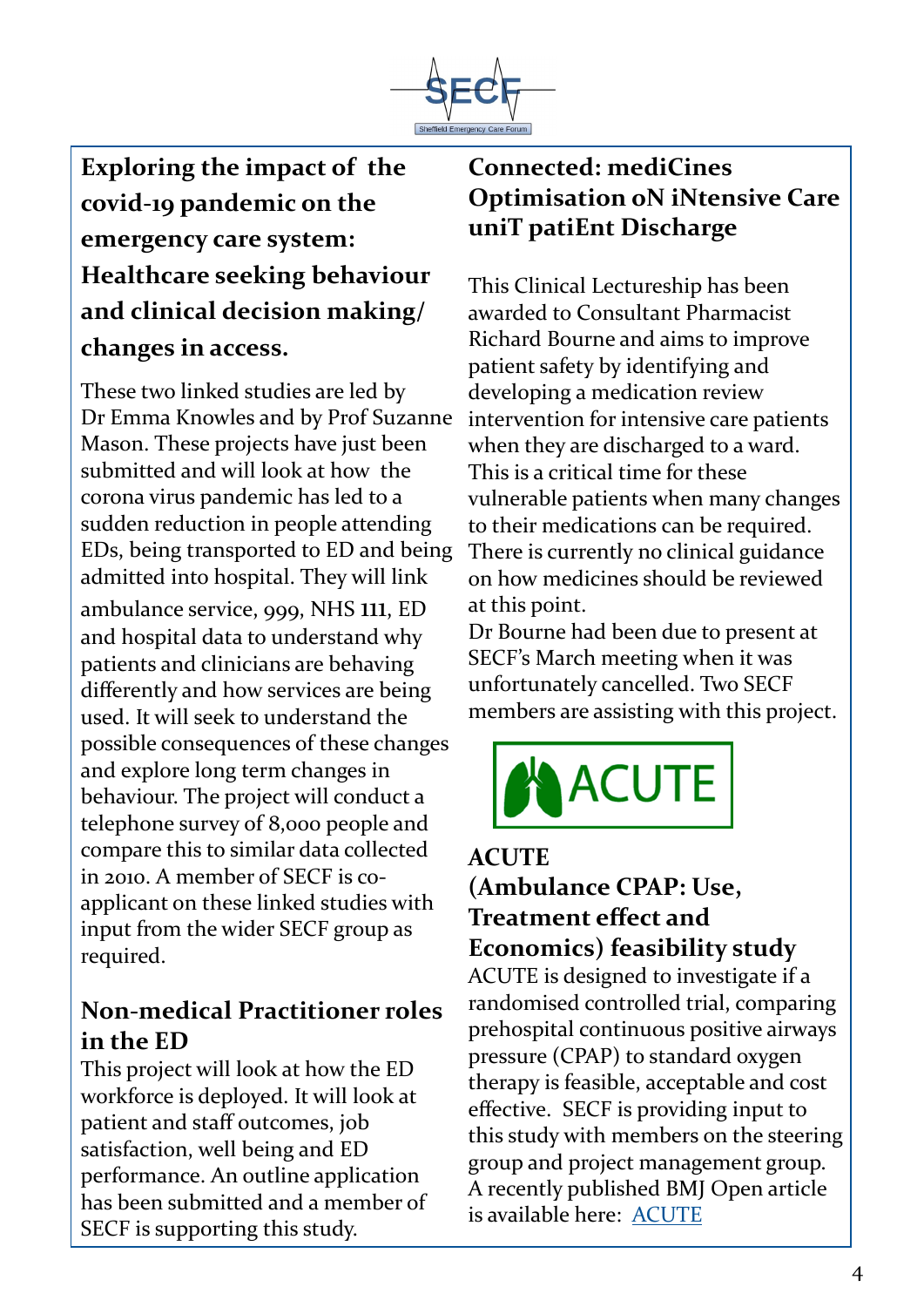

## **DEUCE: Drivers of Demand for Urgent and Emergency Care.**

This project is completed and was due to present its findings in London in March, this was unfortunately cancelled due to the corona virus pandemic. SECF members are co-applicant and on the PMG. This report: <https://doi.org/10.3310/hsdr08150> was published 19.3.20. Impact work will take place when the crisis has abated.

## **SARC: Salbutamol in Renal Colic (Derby Clinical Trials Support Unit)**

A meeting on 26 March was cancelled due to COVID-19 and this NIHR funded trial has paused for the time being in order to free up staff to cope with the influx of COVID-19 patients. Two SECF members serve on the Trial Management Group.

## **Telephone Triage Identification of Potential Critical Illness Using NHS Pathways**

Steve Hatton, registered paramedic and post graduate researcher at Sheffield University, completed research looking at a new phone triage algorithm for critical illness. He is preparing a journal publication. Congratulations on his recently-awarded MSc with distinction. SECF assisted with this research.

### **Yorkshire Ambulance Service members' news**

At present all non-COVID related studies have been paused or suspended and YAS are actively working with ScHARR on the PRIEST and Prehospital PRIEST studies. YAS are also planning two service evaluations. The first examining the impact of a senior clinical support cell set up in the 999 control room to support operational staff on scene with patients. Secondly evaluating the use of video consultations. For lower acuity calls, marked for a clinician callback rather than an ambulance being sent, staff who are shielding have been trialling video calling patients. Again, we are going to monitor activity and survey staff to see how useful they have found this facility to help with their decision-making. We are also planning on surveying patients too, to see if they think this supplement to telephone calling is acceptable and helpful. **Richard Pilbery (Research Paramedic)**

**Jamie Miles (Research Paramedic)** 

has had REC approval and provisional CAG approval for his PhD study, SINEPOST: Safety INdEx of Prehospital On Scene Triage. He will be requiring SECF input to work out the best way of informing people about the project as there will be no consent sought for the use of patient data.

**We look forward to other studies including MATTS, PROMS etc getting back on track when normal life and work can be resumed.**